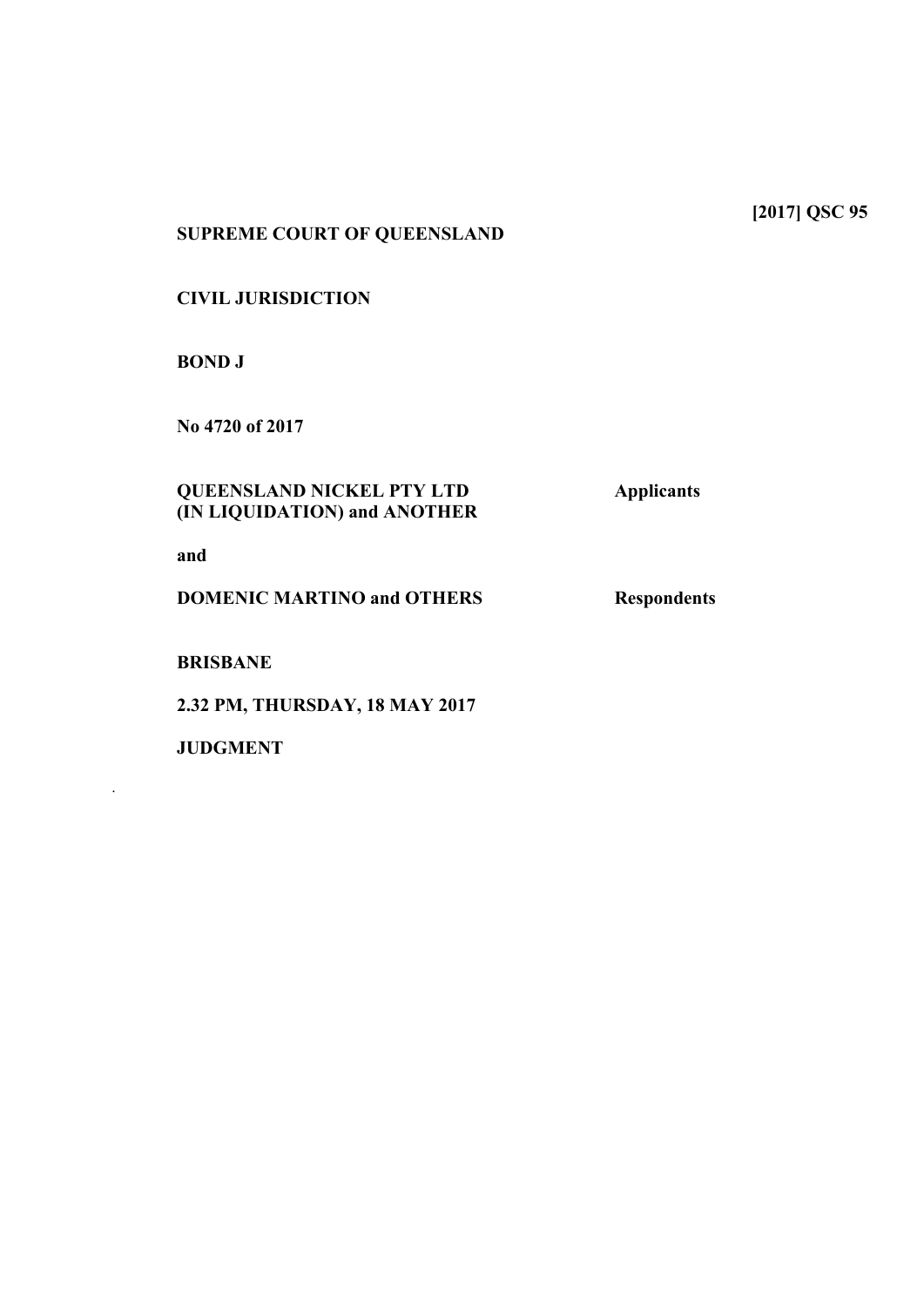HIS HONOUR: By order made 11 May 2017, I granted an interlocutory injunction on the application of Queensland Nickel Pty Ltd (in liquidation) (**Queensland Nickel**) and its four general purpose liquidators. Upon Queensland Nickel giving the

- 5 usual undertaking as to damages, I ordered, until 5 pm on Thursday 25 May 2017 or earlier order, the first respondent (**Mr Martino**) to be restrained from taking any steps pursuant to his purported appointment on  $3<sup>rd</sup>$  May as agent and controller of Queensland Nickel, including, without limitation, certain particular steps identified on the face of the order. And, as against the second respondent, China First Pty Ltd
- 10 (**China First**), I ordered that it be restrained from taking any step pursuant to the charge granted to it by Queensland Nickel on 13 January 2016, including, without limitation, certain steps which I specified.

The application today was to extend the interlocutory injunction against both 15 respondents until the date of the trial of this proceeding.

The nature of this proceeding is identified in an originating application filed 11 May 2017. The applicants seek, first, an order, pursuant to s 418A of the *Corporations Act*, that China First's purported appointment of Mr Martino as agent and controller

- 20 of Queensland Nickel's property was not valid and that he did not, as he had purported to do on about  $3<sup>rd</sup>$  May, validly enter into possession or assume control of Queensland Nickel's property under the terms of a security interest in that property. Second, the applicants seek a declaration that particular documents were not legally effective to bind the first applicant. The first was a compromise said to have been
- 25 entered into on 4<sup>th</sup> May 2017 between Queensland Nickel and Mineralogy Pty Ltd (**Mineralogy**) in relation to Queensland Nickel's suit against Mineralogy claiming some \$105 million. The second was a notice by which Mr Martino purported to bring about the situation that the general purpose liquidators and their instructing solicitors no longer controlled the conduct of Queensland Nickel's suit against
- 30 Mineralogy. And the third document was a notice of discontinuance of that suit, which Mr Martino had purported to sign on behalf of Queensland Nickel. That notice was also signed by Mineralogy, the third respondent. There were other declarations sought by the originating application, which also sought permanent injunctions similar to those sought in the interlocutory injunction that I have 35 described.

The events which preceded the grant of the injunction may briefly be summarised. Queensland Nickel had, in a different proceeding, sued Mineralogy, claiming, on various bases, \$105 million. Solicitors instructed by the general purpose liquidators 40 acted on behalf of Queensland Nickel. China First, on 3rd May 2017, purported to appoint Mr Martino as an agent and controller to property of Queensland Nickel. That step was said to have validly taken place pursuant to a charge granted to China First by Queensland Nickel dated 13 January 2016. It was in pursuance of that appointment that Mr Martino took steps purporting to bind Queensland Nickel to a

45 compromise of its claim against Mineralogy. That occurred on 4 May 2017, which was the day before the proceeding was to be reviewed by me on 5 May 2017 and only a few days before the time that Mineralogy's defence was due, which was 8 May 2017.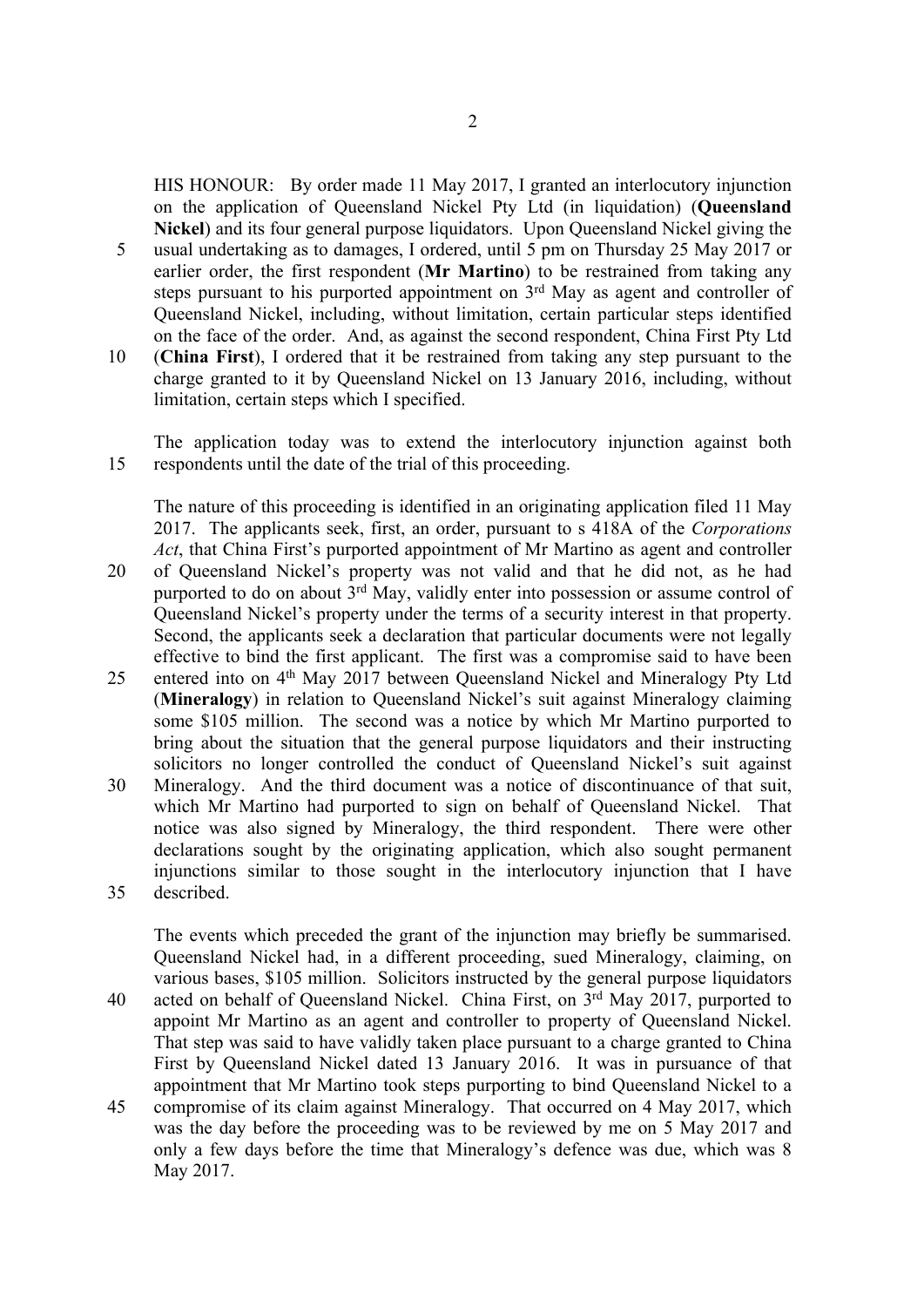China First and Mineralogy are both companies controlled by Mr Clive Palmer. Queensland Nickel describe what occurred as one party controlled by Mr Palmer (namely China First through its agent, Mr Martino, who China First had purportedly appointed as controller of Queensland Nickel) purporting to compromise Queensland

5 Nickel's \$105 million claim against another company controlled by Mr Palmer (namely Mineralogy) without reference to the court-appointed liquidators of Queensland Nickel. That description is accurate.

More detail has since emerged about the nature of that compromise. The terms of 10 the settlement deed, purportedly entered into by Mr Martino on behalf of Queensland Nickel and Mr Palmer on behalf of Mineralogy, are before me. The critical parts are accurately summarised as follows:

- (a) Mineralogy provided no monetary consideration for the release of the \$105 15 million claim against it.
	- (b) By clause 8, China First agreed to reduce a debt purportedly payable by Queensland Nickel to it from \$135 million to \$125 million.
- 20 (c) By clause 11, the parties to the deed entered into broad releases and discharges in the following terms:

Upon this deed being duly executed, [Queensland Nickel], [China First] and [Mineralogy] mutually release and discharge each other from all claims, actions, suits, causes of action, 25 demands, complaints, damages and costs which each may have had, have now or may have in the future, concerning the proceeding and the carriage of the proceeding, but for the execution of this deed. Furthermore, the consideration of the matters set out herein [Queensland Nickel] releases all directors and related parties of [Mineralogy] and [China First], as defined under the *Corporations Act 2001* (of [China First]) from all claims, actions, 30 suits, causes of actions, demands, complaints, damages and costs that have accrued to the date hereof.

(d) Those releases purported to capture present and future claims as between Queensland Nickel, China First and Mineralogy and all claims which 35 Queensland Nickel might have against all directors and related parties of Mineralogy and China First. Indeed, when one has regard to the definitions provided in clause 6, the releases may have extended more broadly to encompass all officers, employees, agents and related bodies corporate of the party being released.

- 40
- (e) By clause 12, Queensland Nickel also agreed to indemnify China First and Mineralogy for any breach of the deed, but did not obtain any equivalent indemnity in return.
- 45 The compromise seems to have been entered into on 4 May 2017. The compromise deed was sent to Mr Martino at 12.39pm on that day and returned later that evening. I am invited by the applicants to infer that that is an extraordinary proposition. The notion that it is an extraordinary proposition derives from the fact that the breadth of the release takes place in the context of a wider array of litigation, many of the
- 50 proceedings encompassed by which are proceedings which I am managing on the
- 
-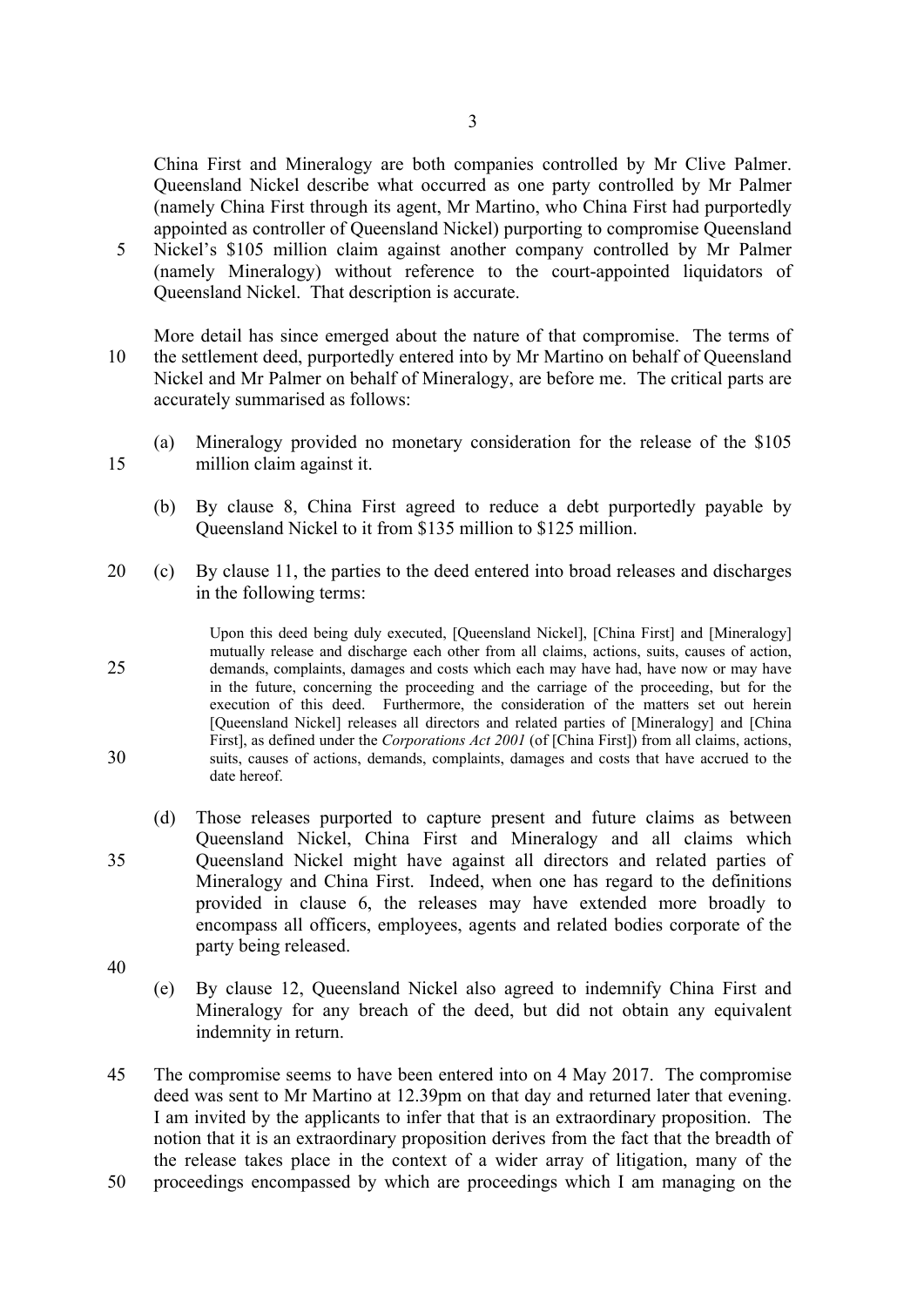commercial list. I am invited to look askance at the notion that Mr Martino could, within the short time in which he had obtained the deed, have formed a considered view as to the merits of all the claims that he was releasing. I am invited to form the view that he did this without that consideration and in concert with and at the behest 5 of Mr Palmer.

It was in the context of those events having occurred, but, of course, my not being apprised of the terms of the settlement, that the interlocutory injunction first came before me. On 9 May 2017, I granted an interim injunction, and it was on 11 May 10 2017 that I granted the interlocutory injunction.

The question before me today is whether I should extend the interlocutory injunction until trial or discharge it. I have received arguments from senior counsel on behalf of Queensland Nickel and the general purpose liquidators supporting my extending the

15 interlocutory injunction and argument by counsel on behalf of Mr Martino and China First opposing that course and contending for discharge.

It was common ground between the parties that the approach I should take to the grant of an interlocutory injunction – and, accordingly, the approach I should take to 20 the question whether I should extend the injunction I have already granted – was that summarised by me in *Stacks Managed Investments Ltd v Tolteca Pty Ltd* [2015] QSC 234 at pp 5 to 7. The principles are well-known, and it is not necessary to expand upon them here.

- 25 Queensland Nickel and the general purpose liquidators contended that the following propositions encompassed questions on which they showed a sufficient likelihood of success to justify the preservation of the status quo pending the trial of the originating application to which I have referred:
- 30 (a) first, the contention that Mr Martino's appointment was invalid and his acts legally ineffective to bind Queensland Nickel;
- (b) second, that Mr Martino's conduct in interfering with the general purpose liquidators' control of Queensland Nickel's property without first obtaining the 35 leave of the Court constituted a contempt which the Court has power to restrain and that the contempt was a contempt which China First and Mr Martino plainly threatened to continue. I observe, parenthetically, that I am persuaded of the existence of that threat by correspondence sent by solicitors on behalf of Mr Martino and China First dated 8 May 2017 and not since withdrawn. That 40 correspondence stated:

…The controller has enforced the security over the assets of [Queensland Nickel] subject to the charge and intends to continue to do so. If it is helpful the controller is happy to meet with your client to discuss the orderly sale of the assets and the return of funds to the Chargee 45 as well as the liquidation of [Queensland Nickel]. Our client, the Controller of [Queensland Nickel] will continue to exercise its rights under the charge.

(c) third, the proposition that the conduct of China First and Mr Martino, if otherwise effective, constituted a breach of the equitable obligation to act in 50 good faith for the purposes of obtaining repayment and not to sacrifice the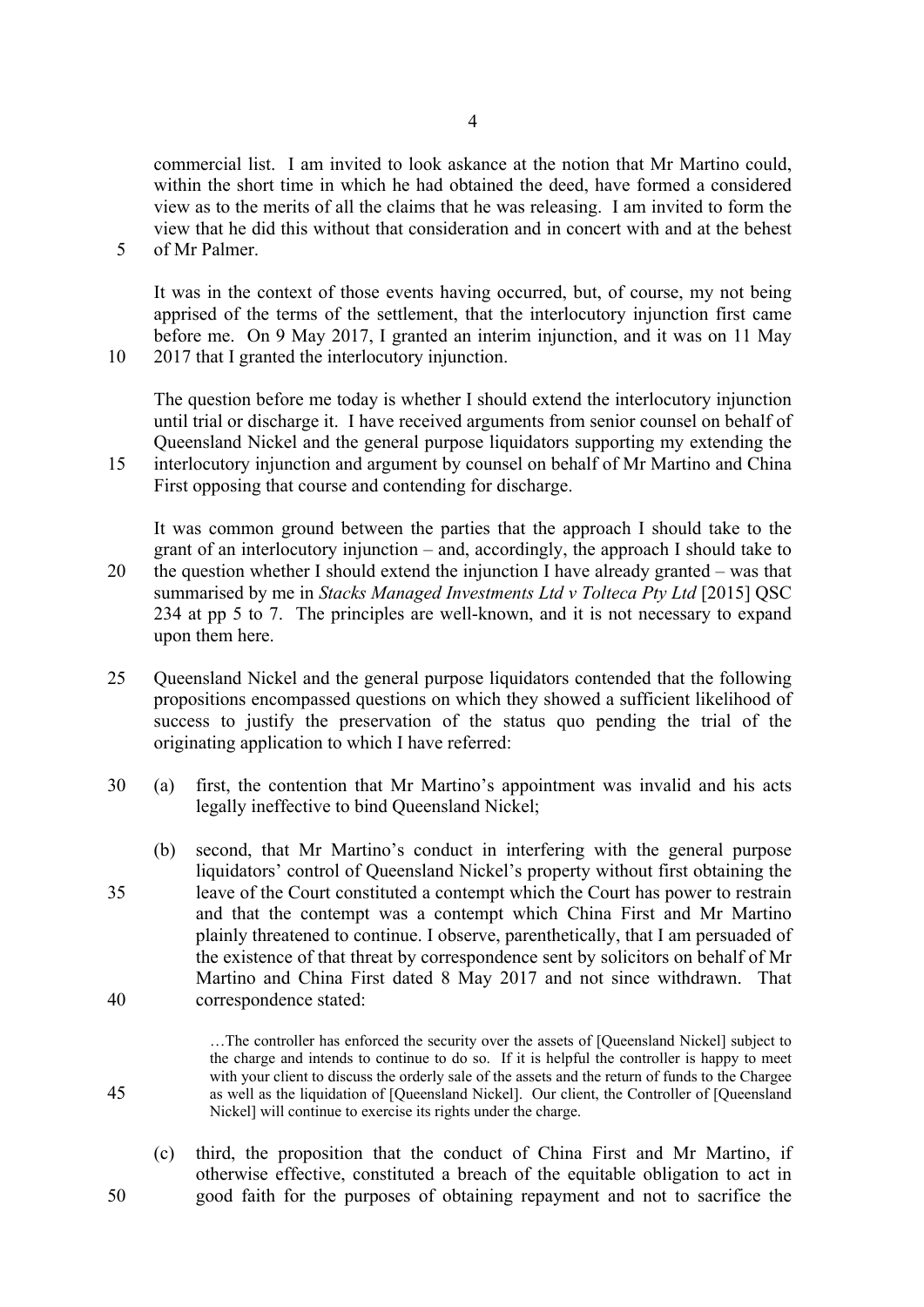chargor's (namely Queensland Nickel's in this context) interests and, further, was such as to warrant setting aside the dealings with the related party.

(d) fourth, that there was a serious question to be tried as to whether Mr Martino's 5 conduct warranted an order under s 434A of the *Corporations Act*, that section being the section dealing with misconduct.

It seems to me that I am able to resolve this application without embarking upon a consideration whether the conduct of China First and Mr Martino constitutes a 10 breach of equitable obligations or warranted setting aside the dealings, or whether Mr Martino's conduct warrants a misconduct finding. I will turn to consider the other aspects of the arguments said to warrant the conclusion that there is a serious question to be tried.

- 15 The first and easiest to deal with is the argument that persons in the position of Mr Martino and China First may engage in contempt if they interfere with courtappointed liquidators' control of an insolvent company's property without first obtaining the leave of the Court.
- 20 The applicants contend that there is substantial authority to the effect that that is so, and cite *Re Landmark Corporation Ltd (in liq)* [1968] 1 NSWR 705 at 706, *Krextile Holdings Pty Ltd v Widows* [1974] VR 689 at 696, *South Australian Asset Management Corporation v Sheahan* (1995) 17 ACSR 569 at 576 and *ASIC v Landy DFK Securities Ltd* (2002) 123 FCR 548 at [24] to [28].
- 25

The nature of the proposition appears best in the last-mentioned citation, and I quote it below:

| 30 | [24] In Owen v Homan (1853) 4 H of L Cases 995 ("Owen v Homan") at 1032 the Lord<br>Chancellor observed that where a court appoints a receiver to take possession of property the<br>court is taking possession of the property "by its officer". In <i>Commissioner for Corporate</i><br>Affairs v Harvey [1980] VicRp 64; [1980] VR 669 at 695-696 Marks J explained the role of a |
|----|--------------------------------------------------------------------------------------------------------------------------------------------------------------------------------------------------------------------------------------------------------------------------------------------------------------------------------------------------------------------------------------|
| 35 | liquidator appointed by the court in a compulsory winding up as a representative of the court<br>whose decisions are made under the authority of the court. A similar position has been stated<br>to exist in respect of a trustee in bankruptcy appointed by the court: see Ex parte James; re<br>Condon (1874) LR 9 Ch App 609 at 614.                                             |
| 40 | [25] In Re Henry Pound, Son, & Hutchins (1889) 42 Ch. D 402 ("Henry Pound") at 420,<br>Cotton L.J. observed that where a court appoints receivers or liquidators as officers of the<br>court and they are in possession of property in that capacity:                                                                                                                                |
| 45 | "a person having a right to a property which is in the possession of an officer of<br>the Court, cannot, if he could otherwise take possession, take possession without<br>leave of the Court so as to dispossess the officer of the Court who is in possession."                                                                                                                    |
|    | [26] Cotton L.J. explained at 420 that interference with the possession of the court appointed<br>officer would be a contempt of court unless prior leave is sought from the court to exercise<br>rights which a third party has in respect of the property. At 422 Fry LJ stated:                                                                                                   |
| 50 | "Now, where property is in possession of an officer of the Court, and there are legal<br>or equitable rights in that property not vested in the parties to the action or the<br>persons who are before the Court, which legal or equitable rights are not the subject                                                                                                                |

of the administration then going on, then the Court requires that the person who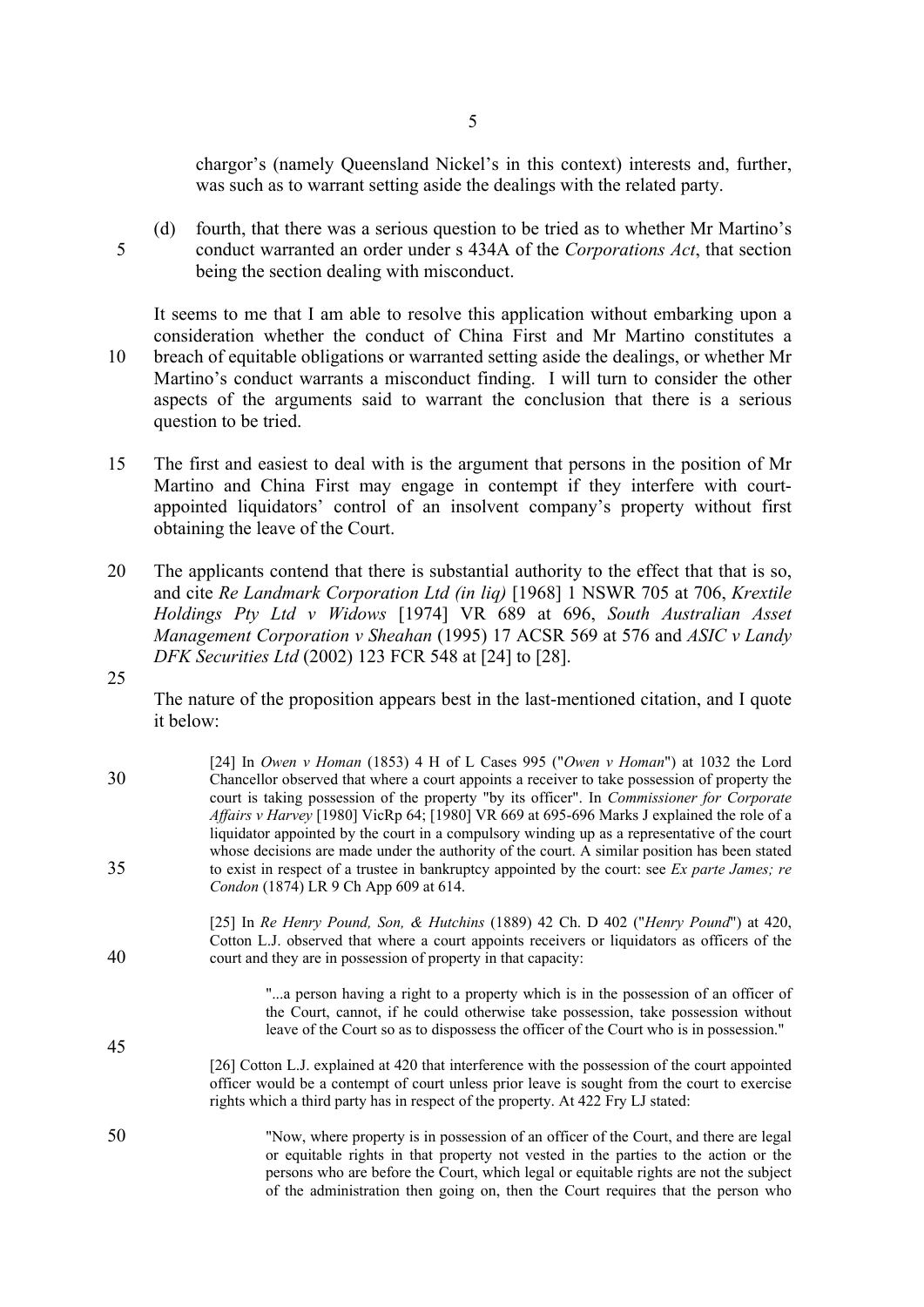claims to enforce those rights shall apply for leave to enforce them. The right may be a right to take possession, or a right to bring an action, or a right to do various other things; but the Court requires an application to be made to it."

5 [27] In *Krextile Holdings Pty Ltd v Widdows; Re Brush Fabrics Pty Ltd* [1974] VicRp 83; [1974] VR 689 at 696. Gillard J stated:

"Pursuant to s. 233, the liquidator after the order for winding up, is entitled to custody or control of the company's property, and it would be a contempt of court 10 for anyone to attempt to interfere with his possession of the company's property: see *Re Henry Pound, Son & Hutchins* (1889), 42 Ch. D. 402, at pp. 420-2; *Re Northern Garage, Ltd.,* [1946] 1 All E.R. 566, at p. 569."

[28] Of course, where the Court appointed liquidator or receiver does not dispute the right to 15 possession of a third party, such as a secured creditor, the third party may take possession of the property without seeking leave of the Court: see *Re Landmark Corporation Ltd (In Liq) and the Companies Act* [1968] 1 NSWLR 705 at 706 and *SA Asset Management Corp v Sheahan* [1995] SASC 5182; (1995) 17 ACSR 569 at 576. The present case, however, is one in which Lifetime, although claiming to be entitled to possession of the property, is aware 20 that that claimed entitlement is disputed by the applicants.

I note also that in *Ford, Austin and Ramsay's Principles of Corporations Law*, paragraph 25.220, the learned authors state:

25 If in a winding up ordered by the court the liquidator is unwilling to hand over the security, the receiver may, in order to avoid being in contempt of court (*Re Landmark Corp Ltd (in liq)* [1968] 1 NSWR 705 ; (1968) 88 WN (Pt 1) (NSW) 195), have to seek leave of the court to take possession of the assets out of the control of the liquidator: *SA Asset Management Corp v Sheahan* (1995) 65 SASR 59; 17 ACSR 569; 13 ACLC 1138.

I note further that the authority of *Re Landmark Corporation* is referred to in *McPherson's Law of Company Liquidation* at paragraph 7.1810.

The authority certainly seems to support the propositions advanced by the applicants. 35 I hasten to add that the evidence reveals that China First, at least, must have been under no illusion but that the general purpose liquidators challenged the validity of the security upon which it sought to rely.

For their part, China First and Mr Martino advanced the submission, in effect, that ss 40 471B and 471C of the *Corporations Act* together entirely regulate the circumstances in which a secured creditor might be obliged to seek leave. And, because those sections do not oblige a secured creditor to seek the leave of the Court to enforce its security, the propositions advanced in the authorities to which I have referred are erroneous. China First and Mr Martino contend that the decision of Street J in *Re* 

- 45 *Landmark Corporation* had been superseded by the introduction of s 471C under the *Corporate Law Reform Act* 1992 (Cth), which implemented the recommendations of the Harmer Report, and that the other cases relied upon make no reference to section 471C and simply cite the earlier authority.
- 50 They also place reliance on the Queensland Court of Appeal decision in *MSI (Holdings) Pty Ltd (in liq) v Mainstreet International Group Limited* [2013] 2 Qd R 253 at [17] to [27]. Of course, in that authority, the security on which a secured creditor was acting was not challenged by the liquidators. It seems to me that *MSI*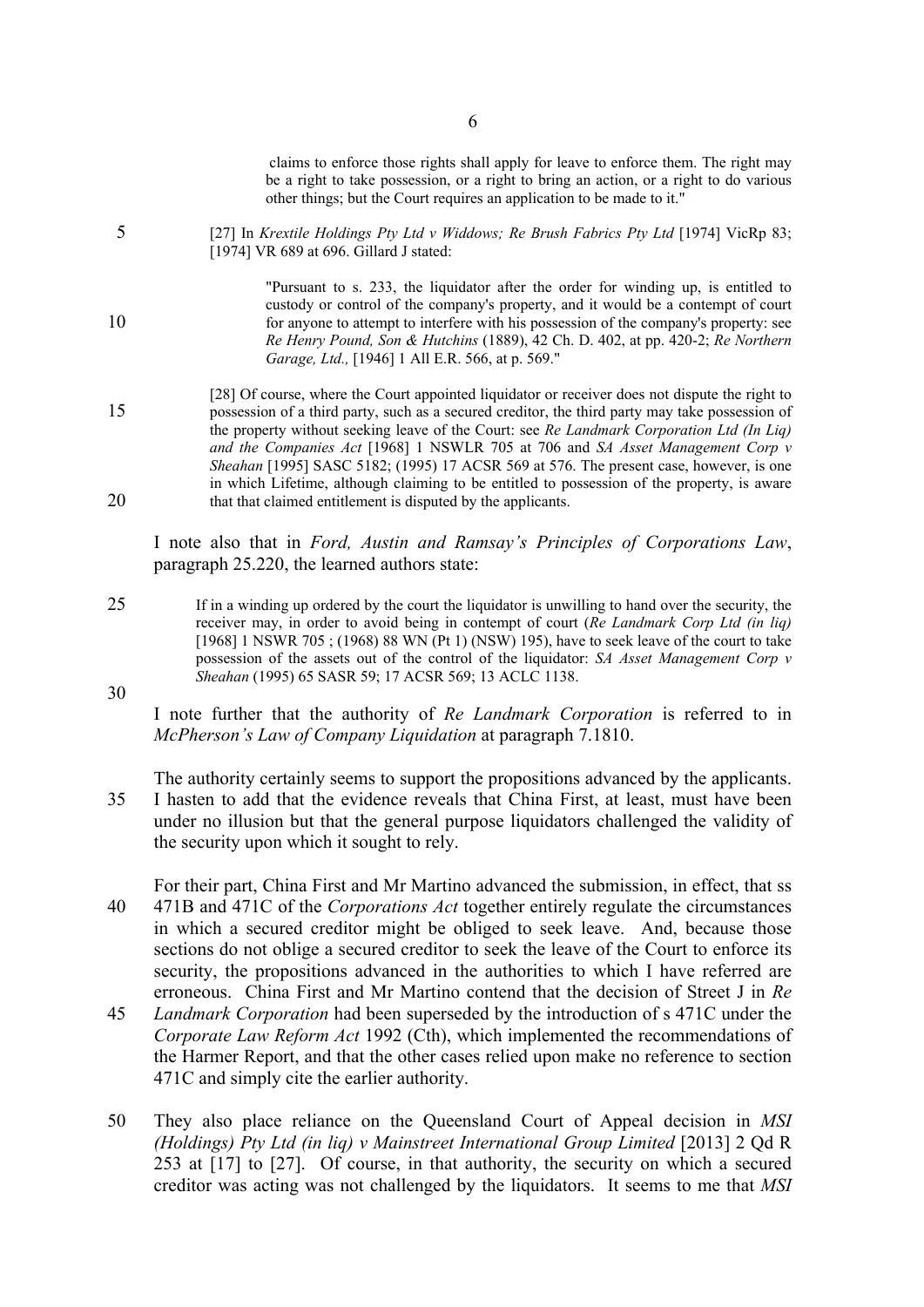*(Holdings) Pty Ltd (in liq) v Mainstreet International Group Limited* has nothing whatsoever to do with the present circumstances.

For their part, the applicants contend that s 471C does not affect or modify the 5 requirement for leave to interfere with the position or control of liquidators in case of disputed appointments. I completely agree. Sections 471B and 471C are dealing with valid securities. They simply do not touch upon the question whether the propositions advanced in the authorities to which I have referred is still good.

- 10 Indeed, the notion that the operation of the statute and the case law concerning the ability of a secured creditor to act upon its securities, notwithstanding the stay that the law would otherwise impose, may have escaped the notice of Street J is simply not arguable. At the time Street J decided *Re Landmark Corporation*, the statutory equivalent of the combined effect of the present section 471B and C was to be found
- 15 in s 263 of the *Companies Act* 1961 and also in the combined operation of s 291(2) of that Act read with s 60 of the *Bankruptcy Act* 1924. Those sections provided as follows:

### *Companies Act* 1961 s 263

20

45

(1) Any attachment, sequestration, distress or execution put in force against the estate or effects of the company after the commencement of a creditor's voluntary winding up shall be void.

(2) After the commencement of the winding up no action or proceeding shall be proceeded with 25 or commenced against the company except by leave of the Court and subject to such terms as the Court imposes.

(3) The Court may require any contributory, trustee, receiver, banker, agent or officer of the company to pay, deliver, convey, surrender or transfer forthwith or within such time as the 30 Court directs to the liquidator any money, property or books and papers in his hands to which the company is *prima facie* entitled.

#### *Companies Act* 1961 s 291

35 (2) Subject to section two hundred and ninety-two, in the winding up of an insolvent company the same rules shall prevail and be observed with regard to the respective rights of secured and unsecured creditors and debts provable and the valuation of annuities and future and contingent liabilities as are in force the time being under the law of the Commonwealth relating to bankruptcy in relation to the estates of bankrupt persons, and all persons who in any such case 40 would be entitled to prove for and receive dividends out of the assets of the company may come in under the winding up and make such claims against the company as they respectively are entitled to by virtue of this section.

### *Bankruptcy Act* 1924 s 60

- (1) Upon sequestration the property of the bankrupt shall vest in the official receiver named in the order, and shall be divisible among the creditors of the bankrupt in accordance with the provisions of this Act.
- 50 (2) After sequestration, except as directed by this Act, no creditor to whom the bankrupt is indebted in respect of any debt provable in bankruptcy shall have any remedy against the property or person of the bankrupt in respect of the debt, or shall commence or take any fresh step in any action or other legal proceeding, unless with, the leave of the Court and on such terms as the Court imposes.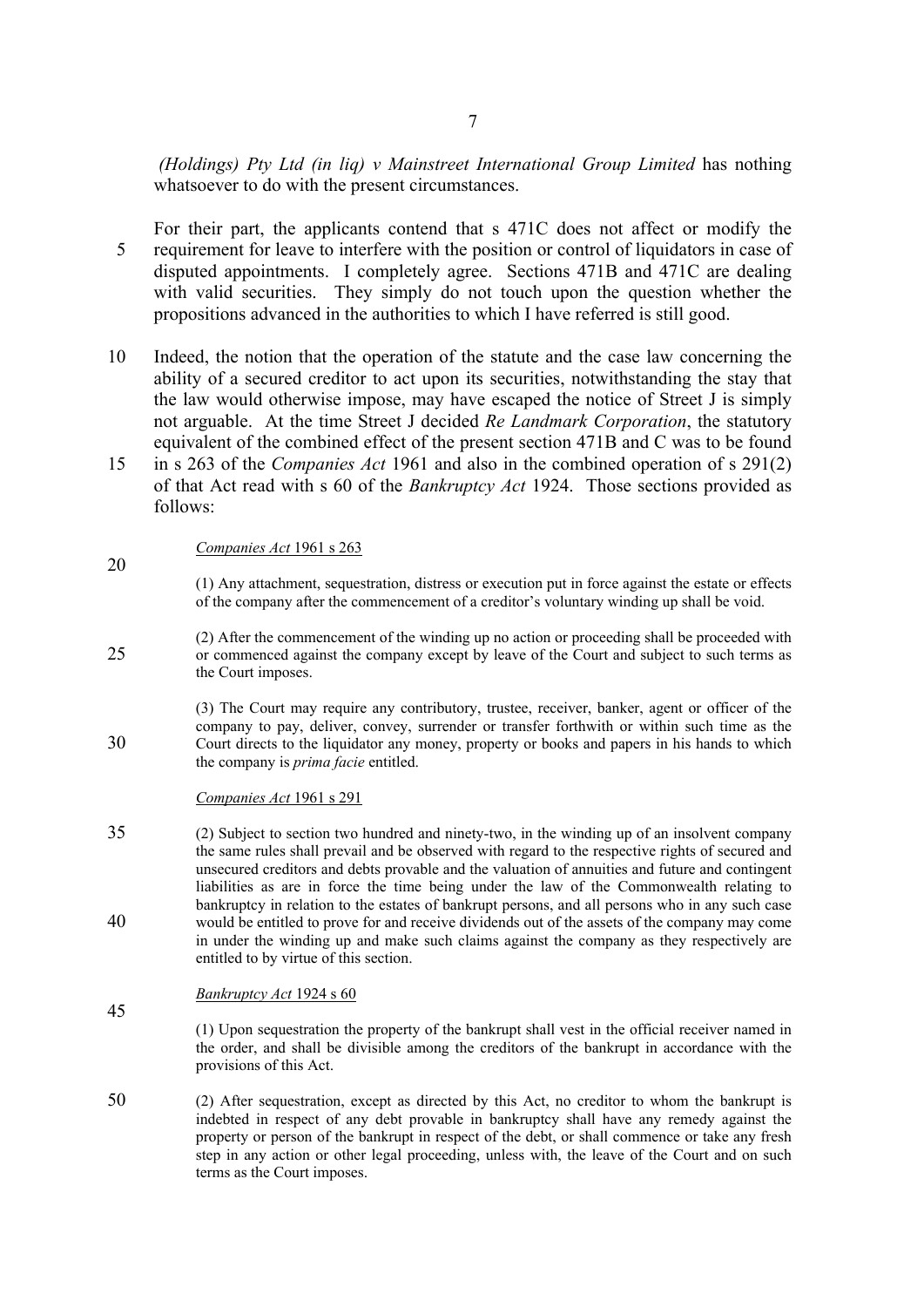(3) This section shall not affect the power of any secured creditor to realize or otherwise deal with his security.

Counsel on behalf of China First and Mr Martino contended that s 291(2) was not to 5 be read in that way, as it dealt with a different subject. I disagree. The wording operates in the way contended for by the applicants, and I note, in this regard, that a similar view seems to have been taken by the majority in *Australian Gypsum Industries Pty Ltd v Dalesun Holdings Pty Ltd* [2015] WASCA 95 at [208] and [209] (footnotes omitted):

10

15

[208] Similarly, whilst s 471A of the Act provides for the suspension of powers of the officers of the company during a winding up, and s 471B, in effect, suspends proceedings or an enforcement process against the company or in relation to its property whilst the company is being wound up in insolvency, s 471C of the Act provides:

> Nothing in section 471A or 471B affects a secured creditor's right to realise or otherwise deal with the security.

209 The predecessors of s 471C included s 291(2) of the *Companies Act 1961* (WA). In *Re*  20 *Asiatic Electric Co Pty Ltd (in liq)*, Street J observed in relation to the *Companies Act 1961*:

The secured creditor has property rights, in the form of his security, that exist outside and above the winding up. The fact of his security and its property content, unless challengeable on some particular ground available in the winding up, is 25 unaffected by the making of a winding up order. The secured creditor has his property rights under his security.

Indeed, it was not just the statutory regime that operated in that way and with which Street J must have been familiar. The notion that a secured creditor long stood 30 outside the statutory insolvency regime had been in place at the least since *In re David Lloyd and Co* (1877) 6 Ch D 339 at 344. When one construes the observations by Street J in *Re Landmark Corporation* against that background, one appreciates that the rationale for the proposition which he advanced still exists.

35 It seems to me to be plain beyond argument that, in the circumstances which faced Mr Martino and China First, the appropriate course, if they wanted to embark upon the course they in fact embarked upon, was to approach the Court seeking leave. Of course, the present circumstance is whether there is a serious question that their conduct constituted contempt. I do not make the finding that it did constitute 40 contempt because that course has not been urged upon me. Certainly, I find that

there is a serious question to be tried that their conduct should be so regarded.

Two other propositions, each seeking to support the notion that there was a serious question to be tried concerning the validity of Mr Martino's appointment, have been 45 advanced by the applicants, which I should touch upon.

A priority deed was entered into shortly before the appointment on 18 January 2016 of the present general purpose liquidators as administrators of Queensland Nickel. The priority deed was entered into between the four of them as natural persons and 50 the following companies: Waratah Coal Pty Ltd, China First, QNI Metals Pty Ltd, QNI Resources Pty Ltd and Queensland Nickel. Amongst other things, the priority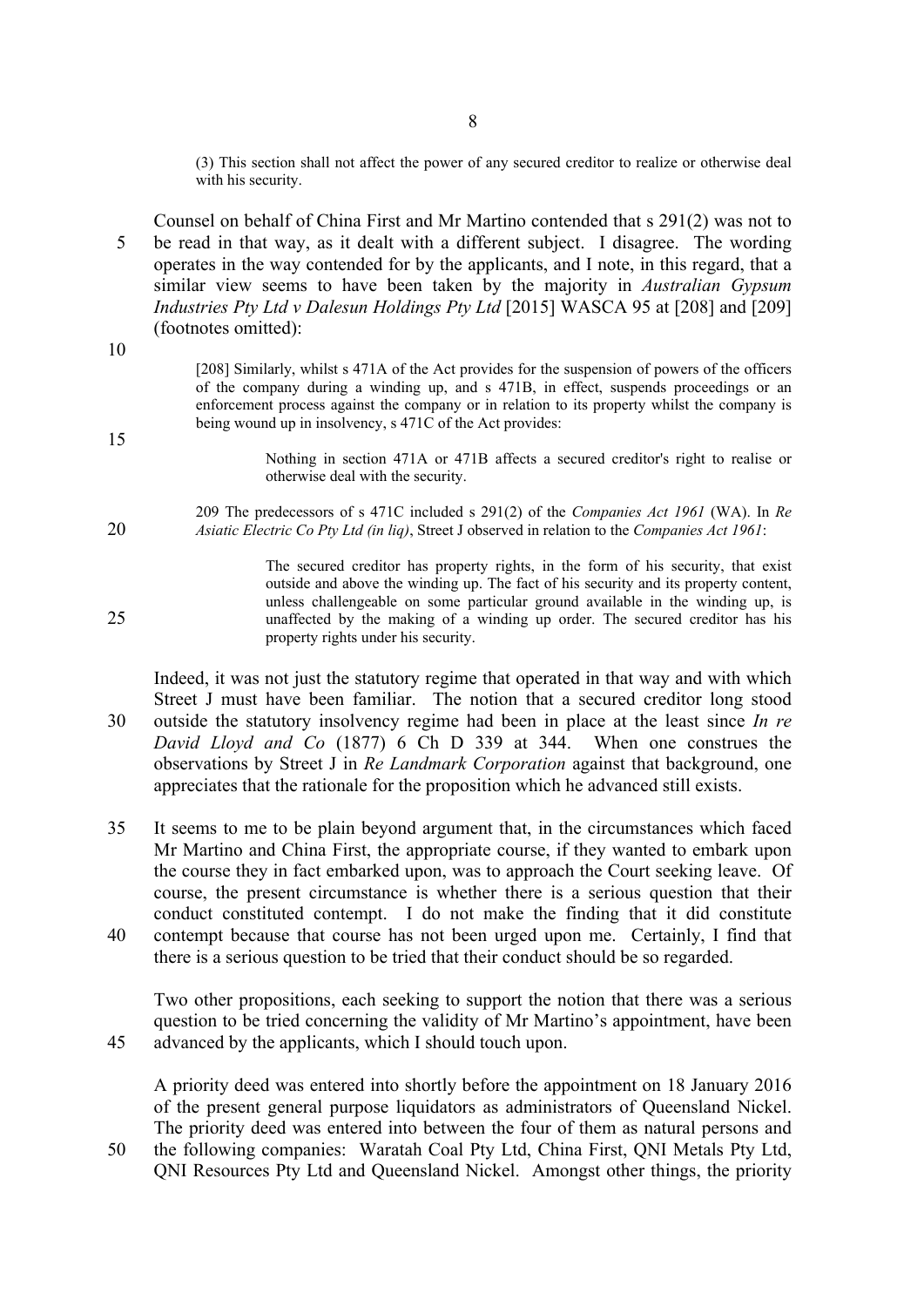deed secured for the persons who became appointed as administrators of Queensland Nickel a degree of priority.

Amongst other things, there were two obligations which would, if the priority deed 5 presently continues in force, have constrained China First against taking the steps that it in fact took. The first was clause 3.1, which, if I ignore the definitions contained within the deed, obliged China First not to enforce or attempt to enforce or exercise or attempt to exercise any power under its security, including the appointment of a controller, without the prior written consent of the natural persons 10 who are presently the general purpose liquidators. The evidence reveals that China

First did not have their prior written consent. There is also clause 5.2, which, in the context, operated as a statement that China First was not entitled to make a claim or exercise a right, power or remedy against Queensland Nickel. On its face, those terms, if the deed is still in force, would amount to at least a serious question to be 15 tried that China First was obliged not to do that which it did.

China First's answer is that it has terminated the contract constituted by the priority deed consequent upon a breach of either an essential or intermediate term. Certainly, China First has purported to terminate the deed. That has not been accepted by those

- 20 who are now the general purpose liquidators. Whether there is anything in this argument turns on whether some part of the deed should be construed as a promise by the general purpose liquidators not subsequent to the entering into of the deed to take any step to seek to have the security declared voidable. Of course, the general purpose liquidators have commenced a proceeding in which they seek to do just that.
- 25 They also seek to contend that China First's security is void as against the liquidators by virtue of s 588FJ(2).

It does not assist, I think, to consider this argument in any detail. It does not seem to me that I can form the view that China First's contention is so plainly right as to 30 defuse completely, or at least to the extent necessary to remove it from consideration as a sufficient basis for injunction, the argument that the present applicants rely upon.

That brings me to the third contender for the serious question to be tried, and that is the contention that, pursuant to s 588FJ, the China First charge is void against the 35 general purpose liquidators. Again, the operation of that section, and whether China First can establish either that one of the subparagraphs of s 588FJ(2) or applies or the company was solvent at the relevant time, seem to me to be matters that, obviously, need to be dealt with at a trial. I note the applicants seek to have that occur pursuant to the litigation which I referred to as the voidable transaction litigation.

40

On any of the three grounds I have mentioned, it seems to me that there is a strong case as to the existence of a serious question to be tried.

Then, the question arises as to the balance of convenience. The argument advanced 45 by Mr Martino and China First is that they accept that a question for me is whether the liquidators will suffer irreparable harm by the threatened conduct of China First and Mr Martino or whether damages are an adequate remedy. They contend that I should form the view that damages are an adequate remedy. The applicants contend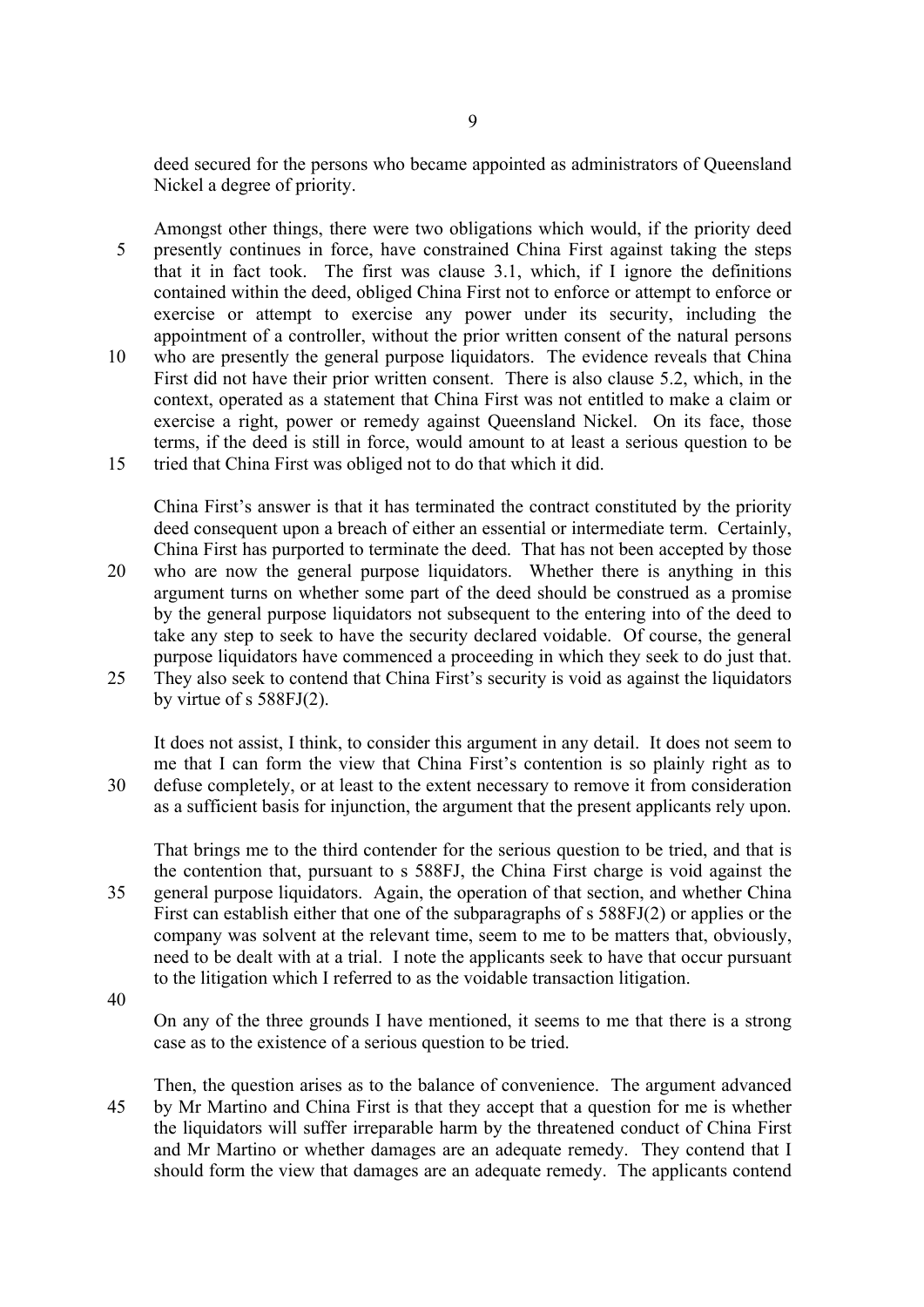the contrary.

I should mention that no one contests the notion that it is relevant, in assessing the proposition as to whether damages might be an adequate remedy, whether the person

5 against whom damages might be recoverable would be in a financial position to pay them. There is no evidence before me as to whether Mr Martino and China First should be so regarded.

The notion that damages might be an adequate remedy, in a context where Mr 10 Martino has already purported to interfere with the liquidation pursuant to which Queensland Nickel seeks to recover \$105 million and threatens to be capable and legally entitled to do so in respect of any other asset apparently owned by Queensland Nickel or any other enforcement litigation that it might be proceeding with, seems to me to be ridiculous.

15

Queensland Nickel is being wound up in insolvency. The general purpose liquidators are officers of the Court embarking upon a number of processes by which they seek to recover the assets of Queensland Nickel. The evidence before me reveals that, apart from the claim against Mineralogy, there are claims against other 20 related parties other than Mineralogy in amounts totalling \$91 million. There are

numerous other proceedings already on foot.

I accept the submission advanced by Queensland Nickel and the general purpose liquidators that, absent the interlocutory injunction, the risk of prejudice to the 25 orderly conduct of liquidation and the efficient administration of justice is very real. It seems to me that damages are not an adequate remedy. There is a public interest in officers of the Court being permitted to perform their duty without interference from a person purporting to act under a charge the validity of which is and has been, before they purported to act, the subject of serious dispute. If any action is to be 30 taken by such a person, then they should act in the way that authority has long provided for.

The result is that I will grant the application to extend the interlocutory injunction until trial or other earlier order. I will hear the parties on the question of costs.

35

...

40 HIS HONOUR: The course of events that has led up to this hearing and the order I made in relation to the further extension of the interlocutory injunction was such that the hearing today could easily have been avoided had the respondents Mr Martino and China First not determined to proceed to resist the extension of the interlocutory injunction by advancing arguments that I have formed the view should never have 45 been run.

Costs on interlocutory injunctions are often reserved because the Court often can make only a tentative assessment of the merits of the arguments that were sought to